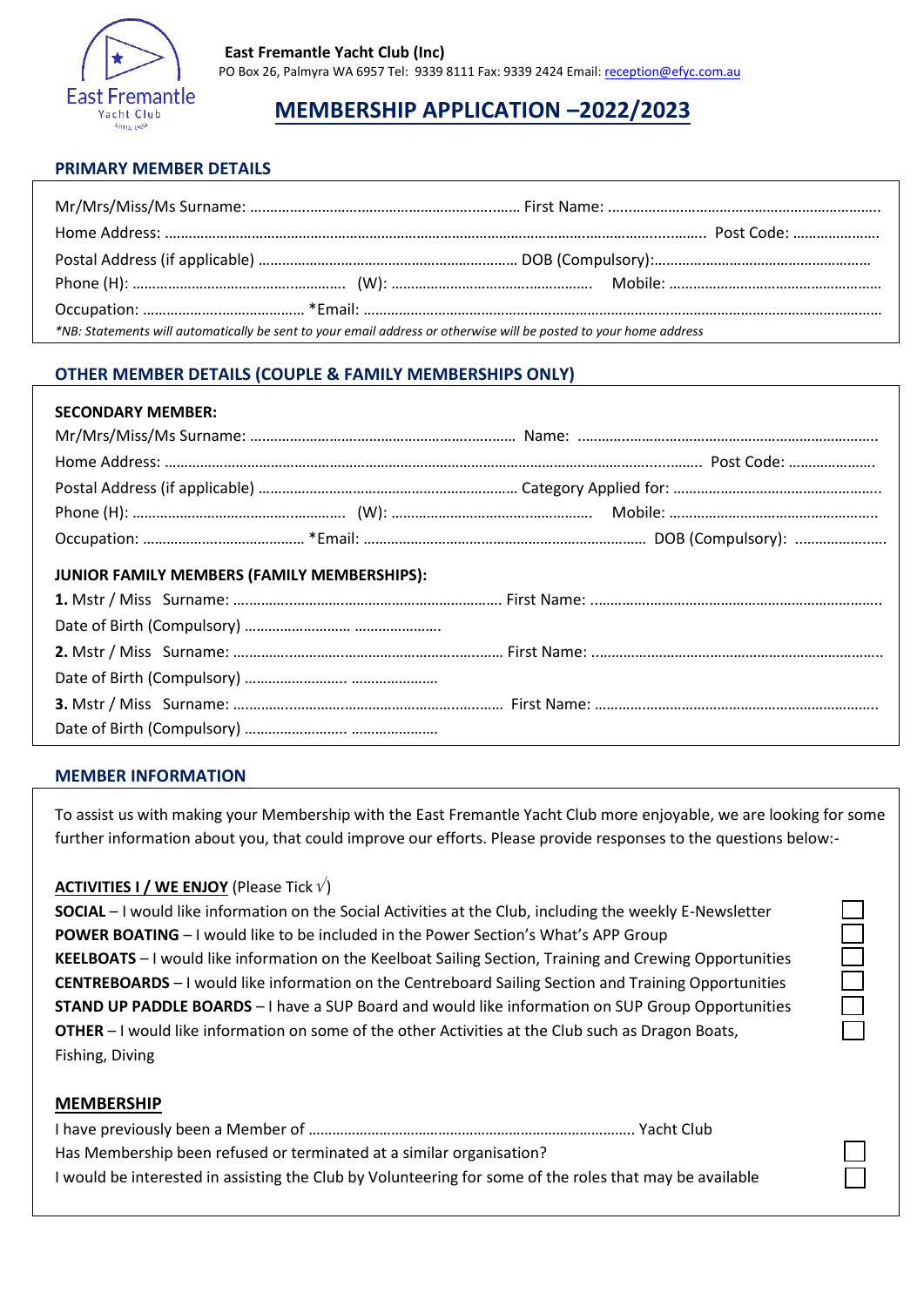## **ANNUAL MEMBERSHIP DETAILS - SENIOR**

| <b>CATEGORY</b>                                                | Tick One | Subscription   | Capital Works Levy                                                                 | <b>TOTAL FEES</b> |
|----------------------------------------------------------------|----------|----------------|------------------------------------------------------------------------------------|-------------------|
| <b>SENIOR MEMBER*</b>                                          |          | \$645          | \$115                                                                              | \$760             |
| SENIOR FAMILY *                                                |          | \$905          | \$115                                                                              | \$1020            |
| SENIOR COUPLE*                                                 |          | \$1,050        | \$115                                                                              | \$1,165           |
| <b>OPTIONS</b><br>Pen or Mooring Holder<br><b>Boat Partner</b> |          | \$270<br>\$135 | Keelboat Skipper, Centreboard Sailor<br><b>Boat Ramp User</b><br><b>TOTAL FEES</b> | \$135<br>\$135    |

Senior Member entitlements include Voting, Secure Parking, Gymnasium Access, Free Function Room Hire\* (terms & conditions apply), the authority to Skipper a Boat and accommodate their boat within the Club Facilities\*. Only One Fee (Highest) applies to multiple options. \*House support system (HSS) applies. HSS is charged at \$90/quarter and is redeemable for 6 months after the payment has been made. ^The capital works levy is charged quarterly at \$28.75 / quarter.

## **ANNUAL MEMBERSHIP DETAILS – SOCIAL & OTHER**

| <b>CATEGORY</b>                                              | Tick One | Subscription | Capital Works Levy^                                                                                                                        | <b>TOTAL FEES</b> |
|--------------------------------------------------------------|----------|--------------|--------------------------------------------------------------------------------------------------------------------------------------------|-------------------|
| SOCIAL MEMBER*                                               |          | \$270        | \$58                                                                                                                                       | \$328             |
| SOCIAL COUPLE*                                               |          | \$445        | \$58                                                                                                                                       | \$503             |
| SOCIAL FAMILY*                                               |          | \$530        | \$58                                                                                                                                       | \$588             |
| SOCIAL GYM MEMBER*                                           |          | \$530        | \$58                                                                                                                                       | \$588             |
| SOCIAL GYM COUPLE*                                           |          | \$800        | \$58                                                                                                                                       | \$858             |
| RECIPROCAL MEMBER                                            |          | \$220        | N/A                                                                                                                                        | \$220             |
| <b>COUNTRY MEMBER</b>                                        |          | \$320        | \$58                                                                                                                                       | \$378             |
| OTHER MEMBERSHIP TYPE (please refer to the schedule of fees) |          |              |                                                                                                                                            |                   |
|                                                              |          |              |                                                                                                                                            |                   |
| <b>OPTIONS</b>                                               |          |              |                                                                                                                                            |                   |
| Secure Parking Per Vehicle (if applicable)                   |          | @            | \$125<br>$=$                                                                                                                               |                   |
| <b>TOTAL FEES</b>                                            |          |              |                                                                                                                                            |                   |
|                                                              |          |              | *House support system (HSS) applies. HSS is charged at \$90 / quarter and is redeemable for 6 months after the payment has been made. ^The |                   |

capital works levy is charged quarterly at \$14.50 / quarter.

### **PROPOSER & SECONDER**

\*The Club Constitution requires all new membership applications to be endorsed by a proposer and seconder. Only life, Senior and Country members may endorse or second a membership application. In signing below, you declare that in good faith you verify that the applicant is of good character and will abide by the club rules and regulations.

Proposer name: \_\_\_\_\_\_\_\_\_\_\_\_\_\_\_\_\_\_\_\_\_\_\_\_\_\_\_\_\_\_\_ Signature:\_\_\_\_\_\_\_\_\_\_\_\_\_\_\_\_\_\_\_\_\_\_\_\_\_\_\_\_

Seconder name: etc. and the seconder name: the seconder name of the seconder name of the seconder  $\sim$  Signature:

| Signature: |  |
|------------|--|
|------------|--|

If your application cannot be proposed or seconded members of our Executive team are available to review and possibly support your application. Please contact the office to arrange a mutually suitable meeting time.

#### **MEMBERSHIP DECLARATION**

In the event of my election, I will abide by the Constitution and the Rules of the East Fremantle Yacht Club (Inc.) and any regulations for the time being in force. I acknowledge that I am liable for all unpaid subscription fees incurred by me, and in the event of default, any debt collection costs incurred by EFYC to recover debt.

Applicant's Signature:\_\_\_\_\_\_\_\_\_\_\_\_\_\_\_\_\_\_\_\_\_\_\_\_\_\_\_\_\_\_\_\_\_\_\_ Date: \_\_\_\_/\_\_\_\_/\_\_\_\_

Second Applicant's Signature: \_\_\_\_\_\_\_\_\_\_\_\_\_\_\_\_\_\_\_\_\_\_\_\_\_\_\_\_ Date: \_\_\_\_/\_\_\_\_/\_\_\_\_

| $\sim$ |
|--------|
|        |

| . .<br>Ō<br>, |  |  |
|---------------|--|--|
|---------------|--|--|